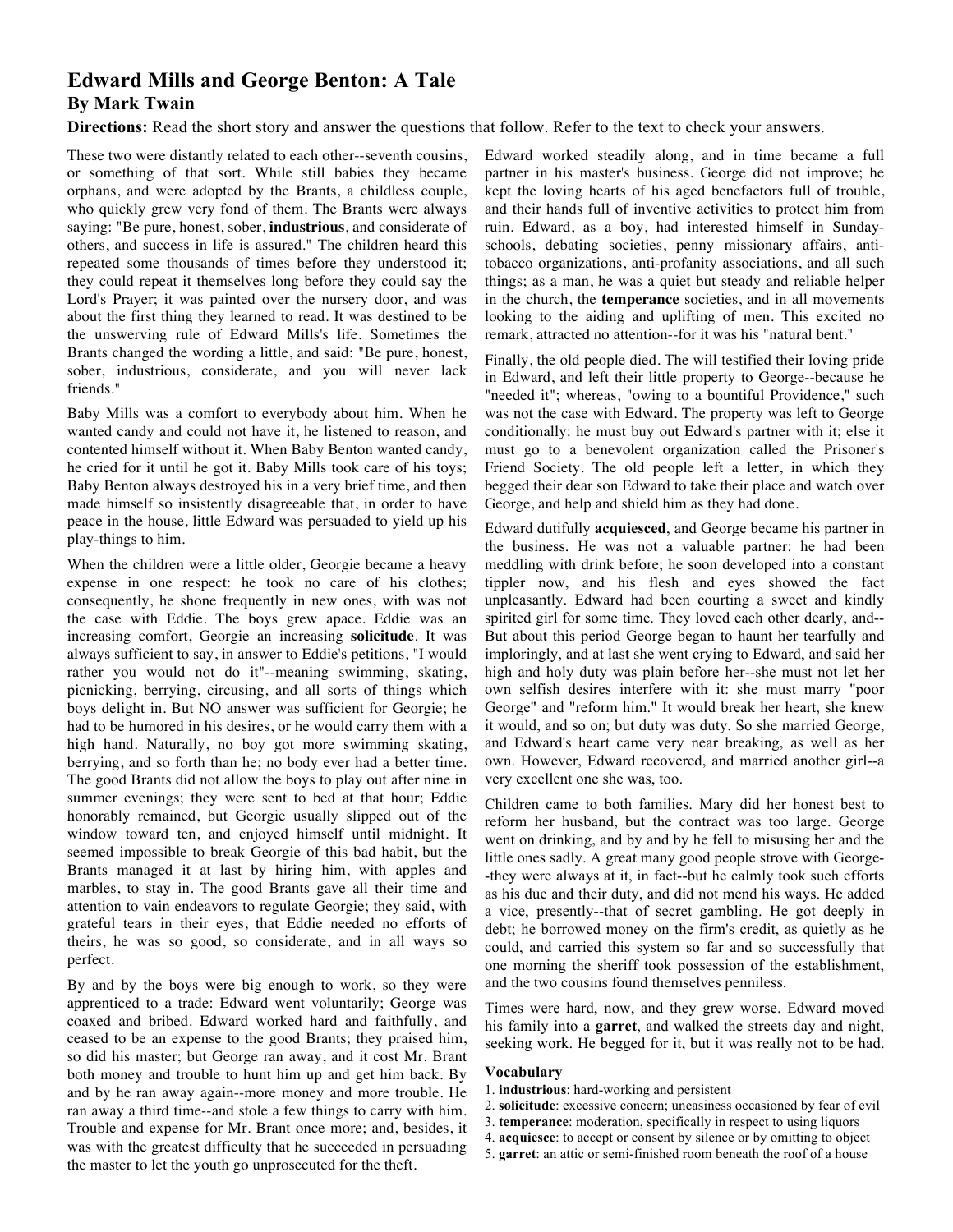He was astonished to see how soon his face became unwelcome; he was astonished and hurt to see how quickly the ancient interest which people had had in him faded out and disappeared. Still, he MUST get work; so he swallowed his chagrin, and toiled on in search of it. At last he got a job of carrying bricks up a ladder in a hod, and was a grateful man in consequence; but after that NOBODY knew him or cared anything about him. He was not able to keep up his dues in the various moral organizations to which he belonged, and had to endure the sharp pain of seeing himself brought under the disgrace of suspension.

But the faster Edward died out of public knowledge and interest, the faster George rose in them. He was found lying, ragged and drunk, in the gutter one morning. A member of the Ladies' Temperance Refuge fished him out, took him in hand, got up a subscription for him, kept him sober a whole week, then got a situation for him. An account of it was published.

General attention was thus drawn to the poor fellow, and a great many people came forward and helped him toward reform with their countenance and encouragement. He did not drink a drop for two months, and meantime was the pet of the good. Then he fell--in the gutter; and there was general sorrow and lamentation. But the noble sisterhood rescued him again. They cleaned him up, they fed him, they listened to the mournful music of his repentances, they got him his situation again. An account of this, also, was published, and the town was drowned in happy tears over the re-restoration of the poor beast and struggling victim of the fatal bowl. A grand temperance revival was got up, and after some rousing speeches had been made the chairman said, impressively: "We are not about to call for signers; and I think there is a spectacle in store for you which not many in this house will be able to view with dry eyes." There was an eloquent pause, and then George Benton, escorted by a red-sashed detachment of the Ladies of the Refuge, stepped forward upon the platform and signed the pledge. The air was rent with applause, and everybody cried for joy. Everybody wrung the hand of the new convert when the meeting was over; his salary was enlarged next day; he was the talk of the town, and its hero. An account of it was published.

George Benton fell, regularly, every three months, but was faithfully rescued and wrought with, every time, and good situations were found for him. Finally, he was taken around the country lecturing, as a reformed drunkard, and he had great houses and did an immense amount of good.

He was so popular at home, and so trusted--during his sober intervals--that he was enabled to use the name of a principal citizen, and get a large sum of money at the bank. A mighty pressure was brought to bear to save him from the consequences of his forgery, and it was partially successful--he was "sent up" for only two years. When, at the end of a year, the tireless efforts of the benevolent were crowned with success, and he emerged from the penitentiary with a pardon in his pocket, the Prisoner's Friend Society met him at the door with a situation and a comfortable salary, and all the other benevolent people came forward and gave him advice, encouragement and help. Edward Mills had once applied to the Prisoner's Friend Society for a situation, when in dire need, but the question, "Have you been a prisoner?" made brief work of his case.

While all these things were going on, Edward Mills had been quietly making head against adversity. He was still poor, but was in receipt of a steady and sufficient salary, as the respected and trusted cashier of a bank. George Benton never came near him, and was never heard to inquire about him. George got to indulging in long absences from the town; there were ill reports about him, but nothing definite.

One winter's night some masked burglars forced their way into the bank, and found Edward Mills there alone. They commanded him to reveal the "combination," so that they could get into the safe. He refused. They threatened his life. He said his employers trusted him, and he could not be traitor to that trust. He could die, if he must, but while he lived he would be faithful; he would not yield up the "combination." The burglars killed him.

The detectives hunted down the criminals; the chief one proved to be George Benton. A wide sympathy was felt for the widow and orphans of the dead man, and all the newspapers in the land begged that all the banks in the land would testify their appreciation of the fidelity and heroism of the murdered cashier by coming forward with a generous contribution of money in aid of his family, now bereft of support. The result was a mass of solid cash amounting to upward of five hundred dollars--an average of nearly three-eighths of a cent for each bank in the Union. The cashier's own bank testified its gratitude by endeavoring to show (but humiliatingly failed in it) that the peerless servant's accounts were not square, and that he himself had knocked his brains out with a bludgeon to escape detection and punishment.

George Benton was arraigned for trial. Then everybody seemed to forget the widow and orphans in their solicitude for poor George. Everything that money and influence could do was done to save him, but it all failed; he was sentenced to death. Straightway the Governor was besieged with petitions for commutation or pardon; they were brought by tearful young girls; by sorrowful old maids; by deputations of pathetic widows; by shoals of impressive orphans. But no, the Governor--for once--would not yield.

Now George Benton experienced religion. The glad news flew all around. From that time forth his cell was always full of girls and women and fresh flowers; all the day long there was prayer, and hymn-singing, and thanksgiving, and homily, and tears, with never an interruption, except an occasional five-minute intermission for refreshments.

This sort of thing continued up to the very gallows, and George Benton went proudly home, in the black cap, before a wailing audience of the sweetest and best that the region could produce. His grave had fresh flowers on it every day, for a while, and the head-stone bore these words, under a hand pointing aloft: "He has fought the good fight."

The brave cashier's head-stone has this inscription: "Be pure, honest, sober, industrious, considerate, and you will never--"

Nobody knows who gave the order to leave it that way, but it was so given.

The cashier's family are in stringent circumstances, now, it is said; but no matter; a lot of appreciative people, who were not willing that an act so brave and true as his should go unrewarded, have collected forty-two thousand dollars--and built a Memorial Church with it.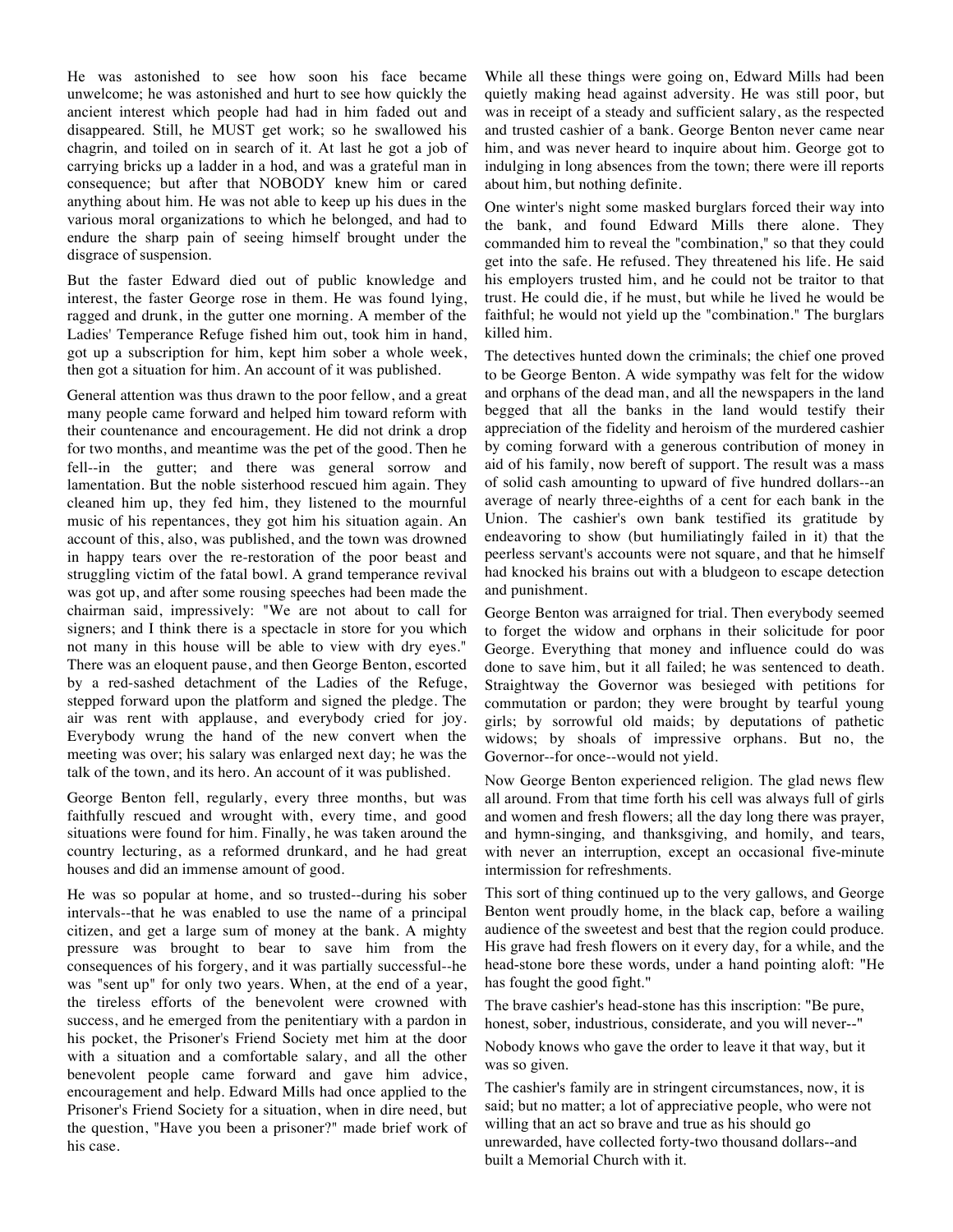## Name: **Edward Mills and George Benton: A Tale | Reading Quiz** 1. Which character trait does **NOT** apply to Baby Benton? a. Discontent b. Destructive c. Considerate d. Manipulative 2. Which character trait does **NOT** apply to Eddie when he was a boy? a. Defiant b. Understanding c. Diligent d. Respectful 3. Which most accurately describes George's experience at work? a. He is a good worker but his efforts go unnoticed. b. He is a kiss-up who gets many undue promotions. c. He is friendly, reliable, and dedicated. d. He is a terrible worker and a thief. 4. Which best describes how Edward is rewarded for taking part in clubs and charitable organizations? a. He is formally recognized for all of his contributions in a heart-warming ceremony. b. He is viewed negatively because people think that he is a social climber. c. He is praised regularly and given additional privileges and rewards. d. He is ignored because people expect good behavior from him. 5. Which best describes how the Brants treated their adopted children? a. Edward gets all of the resources and attention because he is the "good" child. b. George gets all of the attention and resources because he needs more help than Edward. c. The Brants split everything as evenly as possible between George and Edward. d. The Brants ignore their children and spend most of their time and effort on church activities. 6. With which statement would the author of this text most likely **AGREE**? a. A good parent will protect their child at all costs. b. Children who act up should get special attention and extra resources. c. Bailing someone out of trouble may do him or her more harm than good. d. Everyone should always be treated the same no matter what. 7. Which figurative language technique is used in the following line? "*An account of this, also, was published, and the town was drowned in happy tears.*" a. Hyperbole b. Metaphor c. Understatement d. Alliteration e. Simile 8. George ends up costing Edward all of the following EXCEPT which? a. His dog b. His girlfriend c. His business d. His reputation e. His life 9. Which best describes the narrator's tone in the last sentence? "A lot of appreciative people, who were not willing that an act so brave and true as his should go unrewarded, have collected fortytwo thousand dollars--and built a Memorial Church with it."

- a. His tone is sincere because this is a fitting honor for the courageous Edward.
- b. His tone is wry because this act doesn't help Edward's family.
- c. His tone is surprised because he thinks that George should have received this honor.
- d. His tone is impressed because the fundraising efforts were so generous and considerate.

10. Which adage expresses a theme in this story?

- 
- c. The squeaky wheel gets the grease. d. What goes around comes around.
- a. The early bird gets the worm. b. There's no such thing as a free lunch.
	-